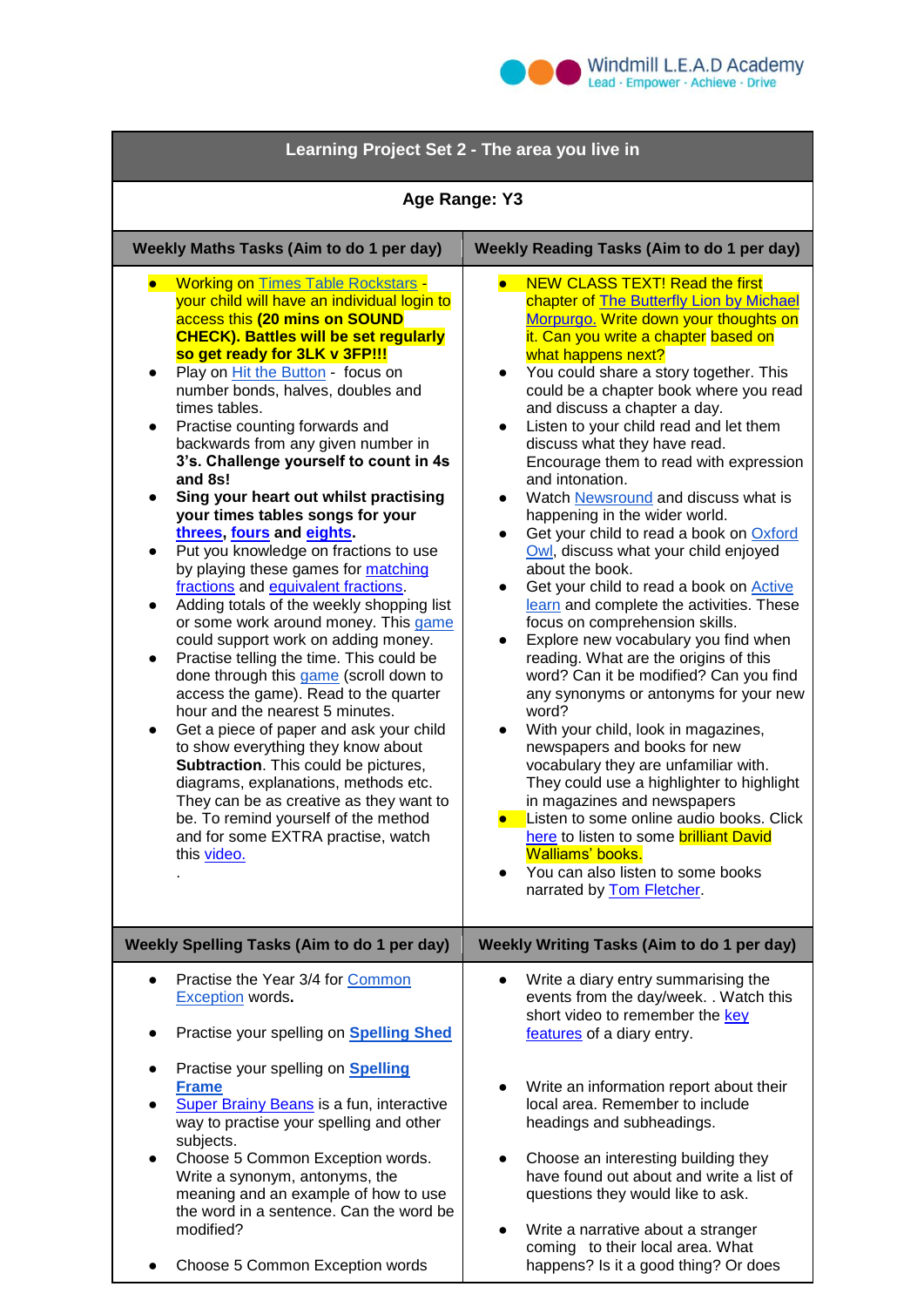and practise spelling them using green vowels. Write the word and every vowel complete in green, e.g. spelling. something terrible happen? Use this [random vocabulary generator.](https://www.randomlists.com/random-vocabulary-words) Can you include on the words in your writing? Write a setting description to describe their local area. What is in their local area? What do they like/dislike about it and why? Take part in a writing [master class.](https://authorfy.com/) Create a fact file about a predator. Use this [link](https://kids.kiddle.co/Predation) to kick-start your research, choose an animal and then get creating.

**The project this week aims to provide opportunities for your child to learn more about the area in which they live. Learning may focus on your local area, famous people, key landmarks and links to your city.**

**Learning Project - to be done throughout the week**

Let's Wonder:

Think about their street. What type of houses are on their street? What type of house do they live in? What other buildings are close by? Find out about their local area, what different buildings does it have? How old are some of those buildings? How have they changed over time? Use a map to locate different places. Look on [Google](https://www.google.co.uk/intl/en_uk/earth/)  [Earth.](https://www.google.co.uk/intl/en_uk/earth/) Draw their own map of their local area.

Investigate European countries and their [capital cities here.](http://www.yourchildlearns.com/europe_map.htm) How many can you memorise? Get a family member to test you.

**Let's Create:** 

Choose a building they most admire in their local area. Make a model of that building using materials of their choice. (Playdough, [junk modelling,](https://www.google.com/search?q=junk+modelling+buildings&tbm=isch&ved=2ahUKEwi9orTfiJjoAhVBKxoKHQjNAX8Q2-cCegQIABAA&oq=junk+modelling+buildings&gs_l=img.3...0.0..155...0.0..0.0.0.......0......gws-wiz-img.JhUl-OU1n80&ei=Tc9rXv3HEcHWaIiah_gH&rlz=1C1RUCY_enGB687GB688&safe=strict) lego etc…..) How well did they do? What would they do differently next time? What have they learnt?

**Computing**

Keep up with your coding kills by practising [Star Wars coding](https://code.org/starwars) and [Scratch Junior.](https://www.scratchjr.org/)

- **Cadbury's: A timeline-** the Cadbury family had and still have a significant impact on the Midlands, in particular Bournville. Your child can create a timeline detailing the history of the company. Remind them to include dates and details of significant events. How did Cadbury impact the local area positively in the 1800s? How does Cadbury impact the local area positively now? **A great [example timeline](http://news.bbc.co.uk/2/hi/uk_news/england/8467489.stm) can be found on the BBC.**
- **Be Active:**

[Go Noodle](https://www.gonoodle.com/) with the family or have a family workout. Fancy a dance? There are lots of dance videos they could try. [Dance.](https://www.youtube.com/watch?v=8-9Sm6_yE98) Maybe try some [Yoga.](https://www.youtube.com/watch?v=R-BS87NTV5I&vl=en) [Joe Wicks](https://www.youtube.com/watch?v=d3LPrhI0v-w) has short classroom exercises which are great 'brain breaks' and he is also doing a morning PE lesson at 9am. Get up, get ready and get active! Mr Rose would be very impressed. *Recommendation at least 2 hours of exercise a week.*

**Time to Talk:** 

Were their family members all born in this local area? If not, how is their place of birth different to their own local area? If they were, how different is the local area since they were born? Talk about their memories of how it has changed.